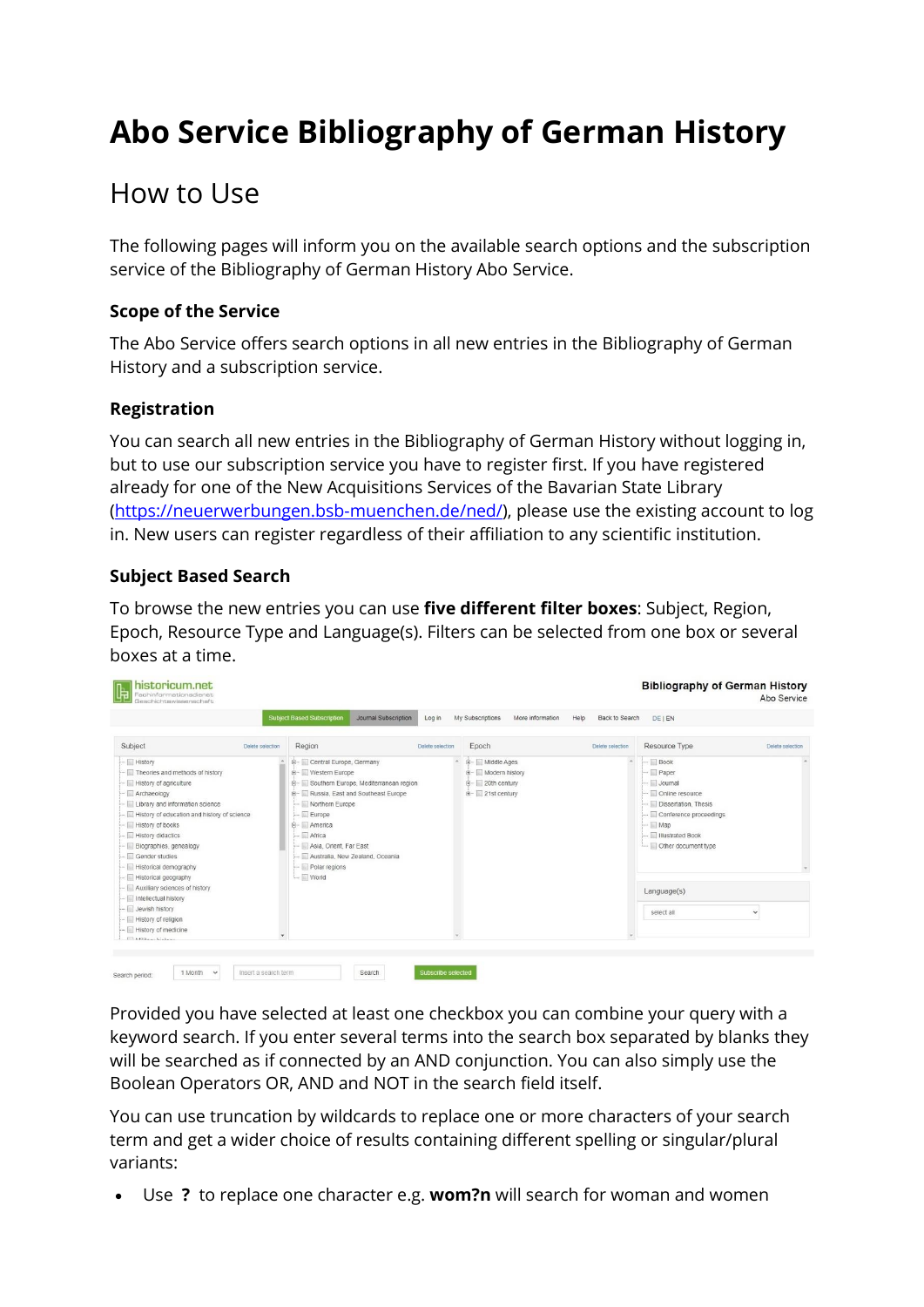• Use **\*** to replace more than one character, e.g. **cultur\*** will search for culture, cultural and culturally

Via a drop-down menu you can limit the search period to the last 1 or 2 weeks, 1 or 6 months up to 1 year back. Press the **"Search"** button to get a list of results.

#### **Journal Subscription**

You can search for new articles of the last three years in several academic journals and make a subscription. The red "i"-button leads to the search interface of the Bibliography of German History and the result list of the selected journal.

| Subject Based Subscription<br><b>Journal Subscription</b><br>My Subscriptions<br>More information<br>Help<br>Back to Search<br>Log in<br><b>DEIEN</b><br>Zeitschriftenabo<br>Delete selection<br>Subscribe selected<br>Arbeit, Bewegung, Geschichte: Zeitschrift für historische Studien<br>Archiv für Diplomatik, Schriftgeschichte, Siegel- und Wappenkunde<br>Archiv für Kulturgeschichte<br>Archiv für Rechts- und Sozialphilosophie<br>Archiv für Reformationsgeschichte<br>Archiv für Sozialgeschichte<br>Archivalische Zeitschrift<br>O Ariadne<br>no Aschkenas<br>Aus Politik und Zeitgeschichte<br>History of science and humanities<br>Blätter für deutsche Landesgeschichte<br>$\odot$<br>Blätter für pfälzische Kirchengeschichte und religiöse Volkskunde<br>$\odot$<br>Braunschweigisches Jahrbuch für Landesgeschichte | historicum.net<br>Fachinformationadienst<br>Geschichtswisssenschaft |  |  |  | <b>Bibliography of German History</b> | Abo Service |
|---------------------------------------------------------------------------------------------------------------------------------------------------------------------------------------------------------------------------------------------------------------------------------------------------------------------------------------------------------------------------------------------------------------------------------------------------------------------------------------------------------------------------------------------------------------------------------------------------------------------------------------------------------------------------------------------------------------------------------------------------------------------------------------------------------------------------------------|---------------------------------------------------------------------|--|--|--|---------------------------------------|-------------|
|                                                                                                                                                                                                                                                                                                                                                                                                                                                                                                                                                                                                                                                                                                                                                                                                                                       |                                                                     |  |  |  |                                       |             |
|                                                                                                                                                                                                                                                                                                                                                                                                                                                                                                                                                                                                                                                                                                                                                                                                                                       |                                                                     |  |  |  |                                       |             |
|                                                                                                                                                                                                                                                                                                                                                                                                                                                                                                                                                                                                                                                                                                                                                                                                                                       | $\odot$                                                             |  |  |  |                                       |             |

#### **Results List**

The results list allows you a quick survey of all the results found for your query. Results are sorted according to their date of cataloguing for the Bibliography of German History. The list displays the following bibliographic information of each record: author/editor, title, place of publication and year of publication, publisher, number of pages or rage of pages, subject headings and ISBN.

Pressing the button **"Check Availability"** will direct you to the record in the Bibliography of German History.

### **Subscription to e-mail notification**

In case you would like to get notifications about new entries relevant to a specific subject related query please press the button **"Subscribe selected"**. After logging in to your account you can name the subscription and select the subscription frequency. The notifications of the subject based subscription will be sent to you weekly or monthly via e-mail, regardless of the number of results. The notifications of the journal subscription will be sent to you weekly or monthly via e-mail or with every new entry (choose "daily").

To manage your subscriptions choose the menu item **"My Subscriptions"**. If you have subscriptions for other New Acquisitions Services of the Bavarian State Library you will find them there as well. **"Subscription Field"** will show you which Service your subscription is associated with (for example "New Books and More on History and Classics" or "Bibliography of German History"). You can also delete subscriptions, change notification intervals and names and get a list of results. By pressing the button **"Send my subscriptions now"** you will receive an e-mail with the current results regardless of